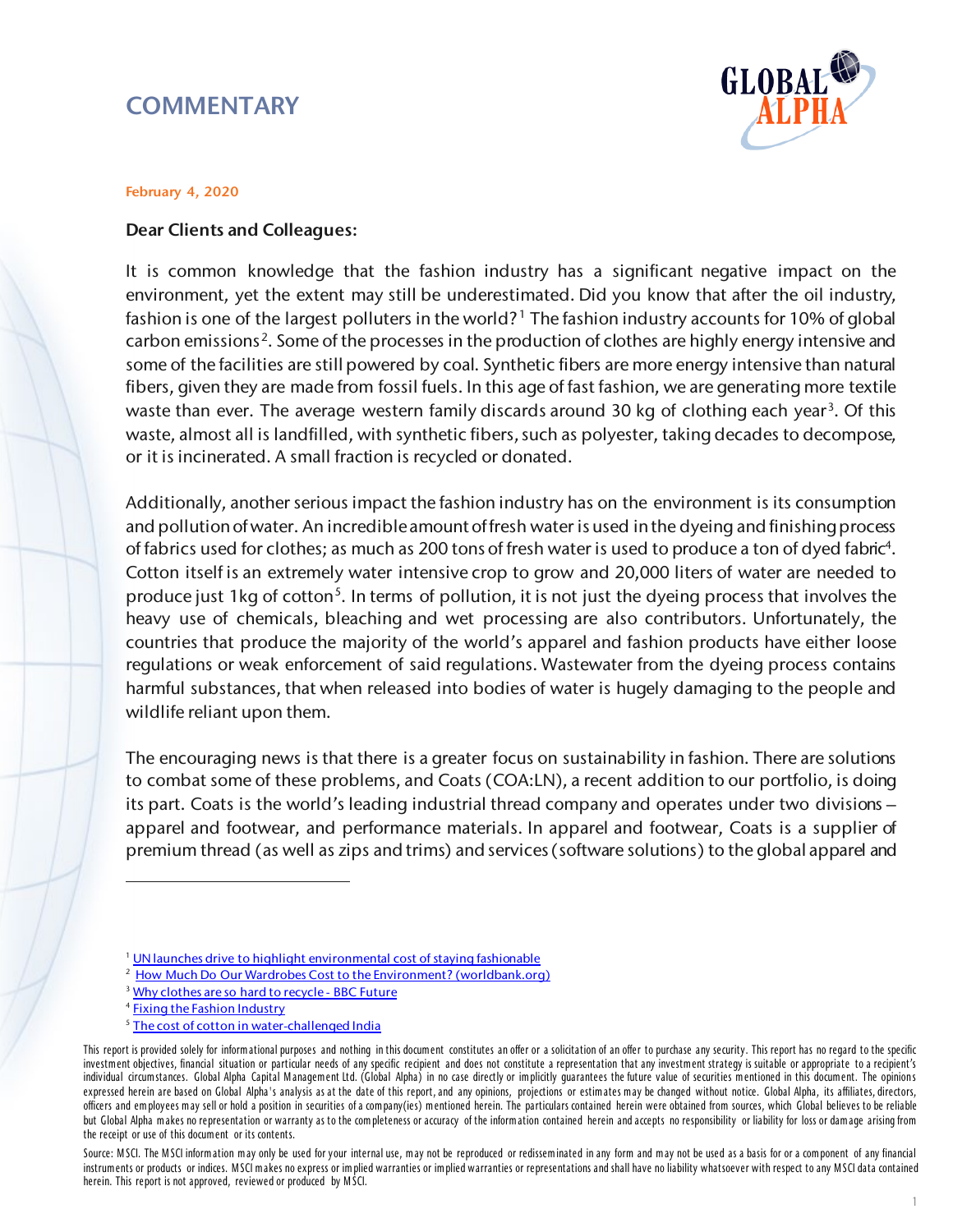### COMMENTARY CONT.



footwear industry. In performance materials, Coats designs and supplies high tech and high performance threads and yarn used in a range of industries (automotive, household and recreation, medical, health and food, safety, telecoms, oil and gas, conductive and composites).

While thread is only 1% to 2% of the cost of a typical garment, it is a critical component in the overall performance of the garment and efficiency of the production process<sup>[6](#page-1-0)</sup>. In apparel and fashion, Coats has a 21% market share by dollar value, more than double the nearest competitor<sup>[7](#page-1-1)</sup>. This is a strong and defendable core business representing about 77% of group sales<sup>2</sup>. The company has been consistently increasing market share in stable markets, experiencing steady yearly gains, due to a combination of reasons, such as trade tariffs, Environmental, Social, and Governance (ESG), and COVID. This means that customers are constantly reviewing their supply chain. Coats has the largest global footprint of any thread maker, and can accommodate changes a customer may wish to make.

With a Coats thread, customers can have confidence that the thread will be identical wherever it is sourced. The quality of the thread is vital. It has to be durable and long lasting as manufacturing processes for apparel and footwear are increasingly automated, and any breakages in threads results in costly downtime. Coats also has an advantage in terms of digitalization. Thread manufacturing is still a relatively antiquated industry. Coats was the first company to launch an ecommerce platform while most in the industry still take orders by telephone. The e-commerce platform also makes sample and delivery time quicker, which is very important for fast fashion.

As for ESG, there is an increased focus on sustainability within the apparel and footwear industry. Coats is a western company with western sustainability standards. Coats is considered the market leader in ESG with initiatives, as they make sustainable threads from plastic bottles. Sourcing threads from Coats provides companies with the assurance their manufacturing base is working with a responsible and environmentally compliant supplier. Further, the company has committed to a number of environmental targets, such as a 40% reduction in water usage by 2022, a 7% energy reduction while transitioning to a 100% renewable energy supply, and polyester being 100% recycled by 2024.

<sup>6</sup> [Coats Group PLC Annual Report 2019](https://www.coats.com/en/Investors/Results)

<sup>7</sup> [Coats 2019 Full](https://www.coats.com/en/Investors/Results/2020/2019-Full-Year-results/Result-Article) Year Results

<span id="page-1-1"></span><span id="page-1-0"></span>This report is provided solely for informational purposes and nothing in this document constitutes an offer or a solicitation of an offer to purchase any security. This report has no regard to the specific investm ent objectives, financial situation or particular needs of any specific recipient and does not constitute a representation that any investm ent strategy is suitable or appropriate to a recipient's individual circumstances. Global Alpha Capital Management Ltd. (Global Alpha) in no case directly or implicitly guarantees the future value of securities mentioned in this document. The opinions expressed herein are based on Global Alpha's analysis as at the date of this report, and any opinions, projections or estimates may be changed without notice. Global Alpha, its affiliates, directors, officers and em ployees m ay sell or hold a position in securities of a com pany(ies) m entioned herein. The particulars contained herein were obtained from sources, which Global Alpha believes to be reliable but Global Alpha makes no representation or warranty as to the completeness or accuracy of the information contained herein and accepts no responsibility or liability for loss or damage arising from the receipt or use of this document or its contents.

Source: MSCI. The MSCI information may only be used for your internal use, may not be reproduced or redisseminated in any form and may not be used as a basis for or a component of any financial instrum ents or products or indices. M SCI m akes no express or im plied warranties or im plied warranties or representations and shall have no liability whatsoever with respect to any M SCI data contained herein. This report is not approved, reviewed or produced by M SCI.